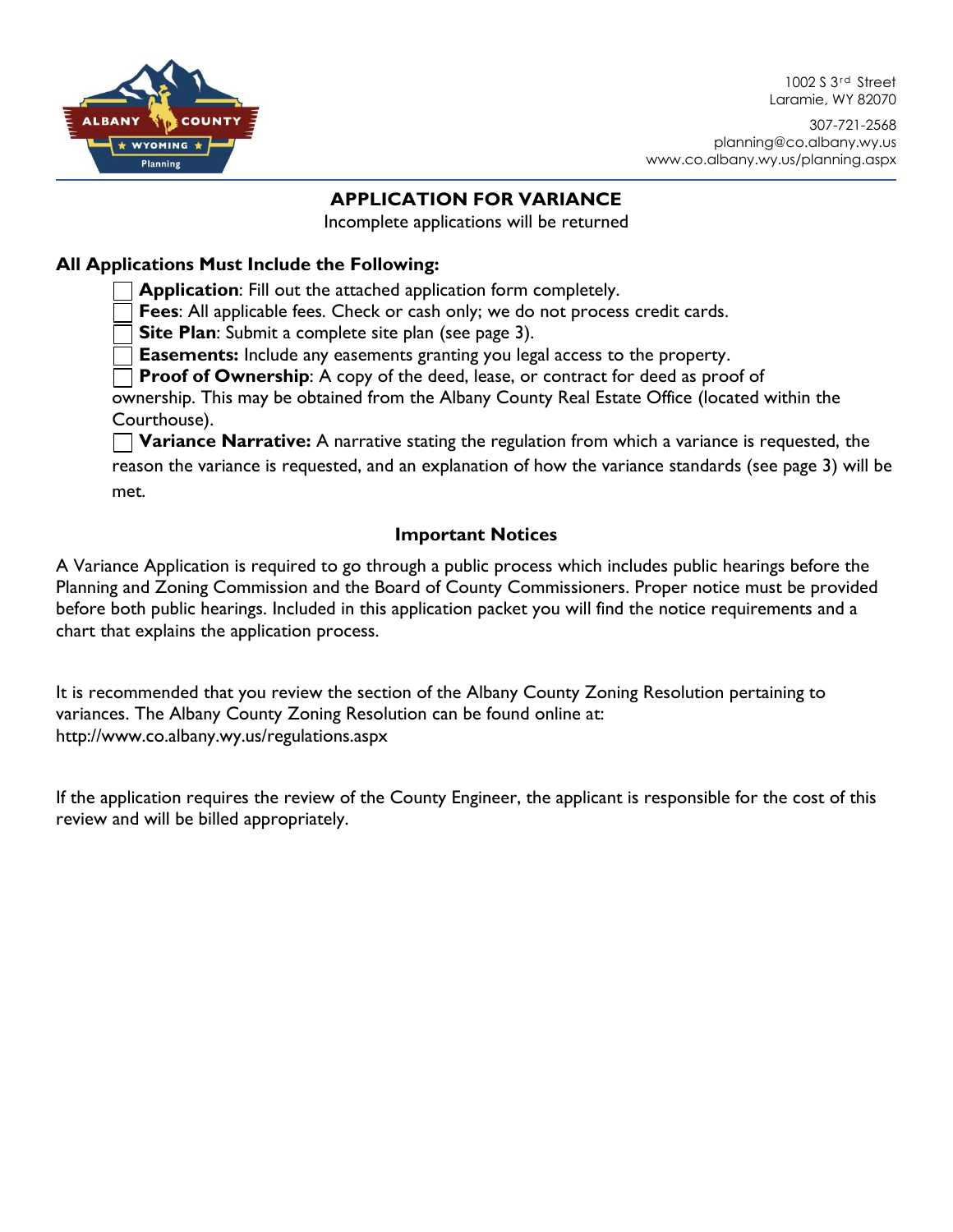## **ONE APPLICATION PER STRUCTURE**

Incomplete applications will be returned

| Applicant                          |  |      |    |       |  |            |  |  |
|------------------------------------|--|------|----|-------|--|------------|--|--|
| <b>Mailing Address</b>             |  |      |    |       |  |            |  |  |
| City                               |  |      | C. |       |  | <b>ZIP</b> |  |  |
| Phone                              |  | Cell |    | Email |  |            |  |  |
|                                    |  |      |    |       |  |            |  |  |
| Property Address/Legal Description |  |      |    |       |  |            |  |  |
| City                               |  |      | د  |       |  | <b>ZIP</b> |  |  |

# **APPLICATION SIGNATURES AND ACCESS PERMISSION Right to ingress property for assessment, evaluation and inspections.**

I hereby grant authorized Albany County Personnel the right to enter onto this said land for any and all inspection purposes necessary to exercise this permit. I certify, to the best of my knowledge, that all information submitted with this application is true and correct.

| Owner Signature (REQUIRED):   |  | Date: |
|-------------------------------|--|-------|
| <b>Printed Name of Owner:</b> |  |       |
| Applicant Signature:          |  | Date: |
| Printed Name of Applicant:    |  |       |

If you do not have full ownership of the property, you (as the applicant) and the owner must sign the application as proof of permission to build.

| <b>APPLICATION FEES</b>        |            |          |  |  |  |  |
|--------------------------------|------------|----------|--|--|--|--|
| <b>Residential Structures:</b> |            |          |  |  |  |  |
|                                | Variance   | \$200.00 |  |  |  |  |
|                                | Notice Fee | \$100.00 |  |  |  |  |

*FOR OFFICE USE ONLY:*

| VAR-                 |    | TYPE: |  | RAA- |         |    | CHECK#               |
|----------------------|----|-------|--|------|---------|----|----------------------|
| PIN#                 | 05 |       |  |      | ZONING: |    | <b>RECEIPT#</b>      |
| <b>SITE ADDRESS</b>  |    |       |  |      |         |    | <b>RECEIVED</b>      |
| <b>MAP REFERENCE</b> |    |       |  |      |         | O1 | <b>APPROVAL DATE</b> |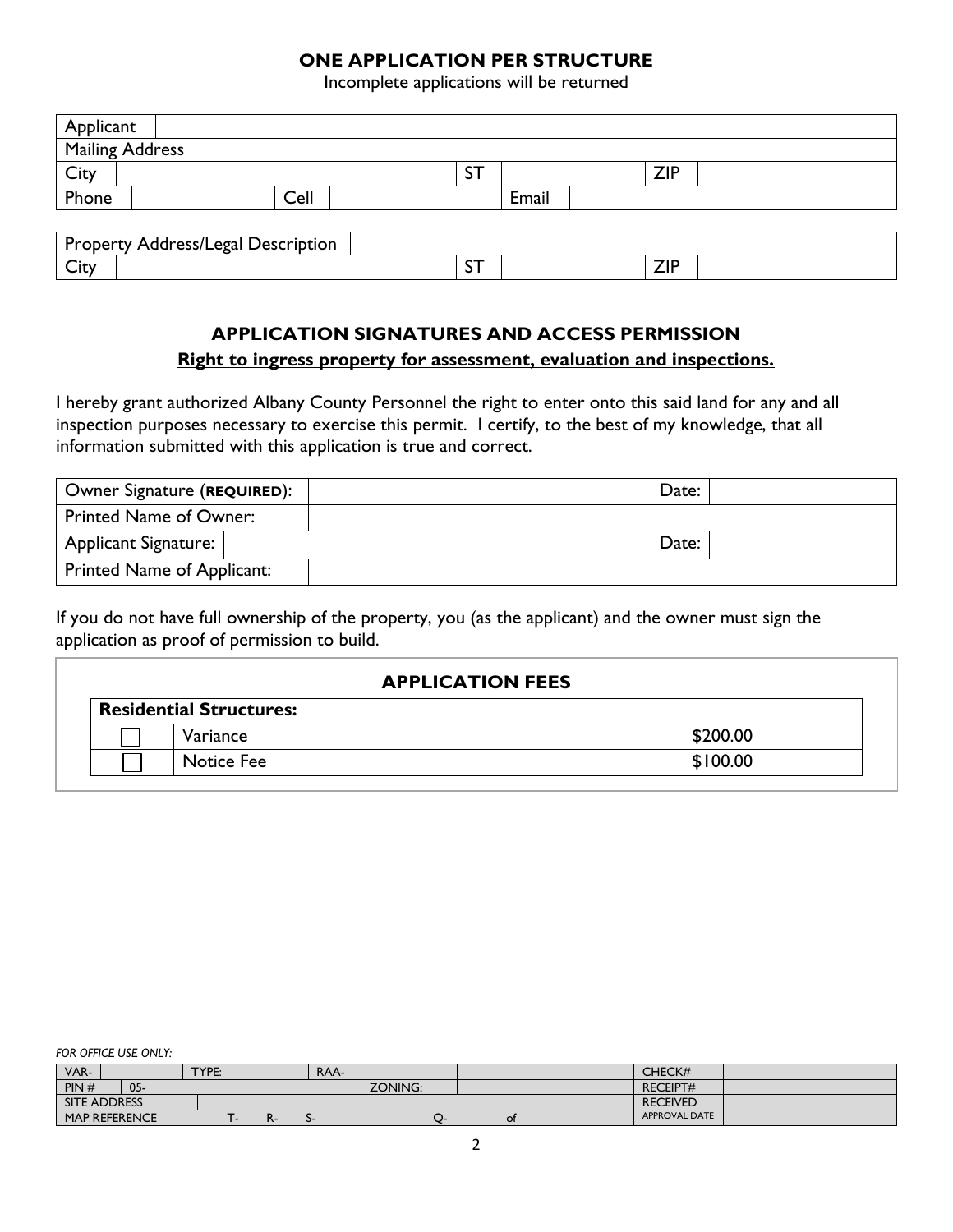# **NARRATIVE REQUIREMENTS**

Provide a brief narrative that includes

- **1. Variance Request:** State the regulation that you are seeking a variance.
- **2. Reason for the Request:** Provide a detailed explanation of the reason for the variance request.
- **3. Variance Standards:** Describe how your request will meet the variance standards (see below).

## **Variance Standards**

The following standards shall apply to all variance applications, as per the Albany County Zoning Resolution, Chapter 5:

- 1. The granting of the variance will not be detrimental to the public health, safety or welfare, or materially injurious to other properties in the vicinity;
- 2. The granting of the variance will not constitute a grant of special privilege inconsistent with the limitations on use of other properties in the district;
- 3. The hardship which is the basis for the variance application was not self-inflicted by the applicant;
- 4. The granting of the variance is justified for one or more of the following reasons:
	- a. Strict interpretation or enforcement of the development standards would result in practical difficulty or unnecessary physical hardship inconsistent with the purposes of this resolution;
	- b. Exceptional or extraordinary circumstances or conditions applicable to the site of the variance that do not apply generally to other properties in the same district;
	- c. Strict interpretation or enforcement of the development standards would deprive the applicant of privileges enjoyed by other property owners in the same district, or the variance will bring the applicant into substantial parity with other property owners in the same district.

# **SITE PLAN REQUIREMENTS**

You must include all of the following items *Please attach a site plan (no larger than 11"x17")* 

Show the entire lot or parcel with dimensions and orient the drawing to the North Arrow.

Indicate adjacent roads and their names.

Indicate locations and outside dimensions of all existing or proposed buildings.

 Please show setbacks from property lines for all proposed pre-existing structures and provide the distances on the site plan.

 Indicate other significant features or improvements of the subject property, such as streams, ponds, irrigation ditches, wells, floodplains, septic systems, corrals, fences, towers, overhead power lines.

Indicate driveway location and show the driveway's intersection with a named road.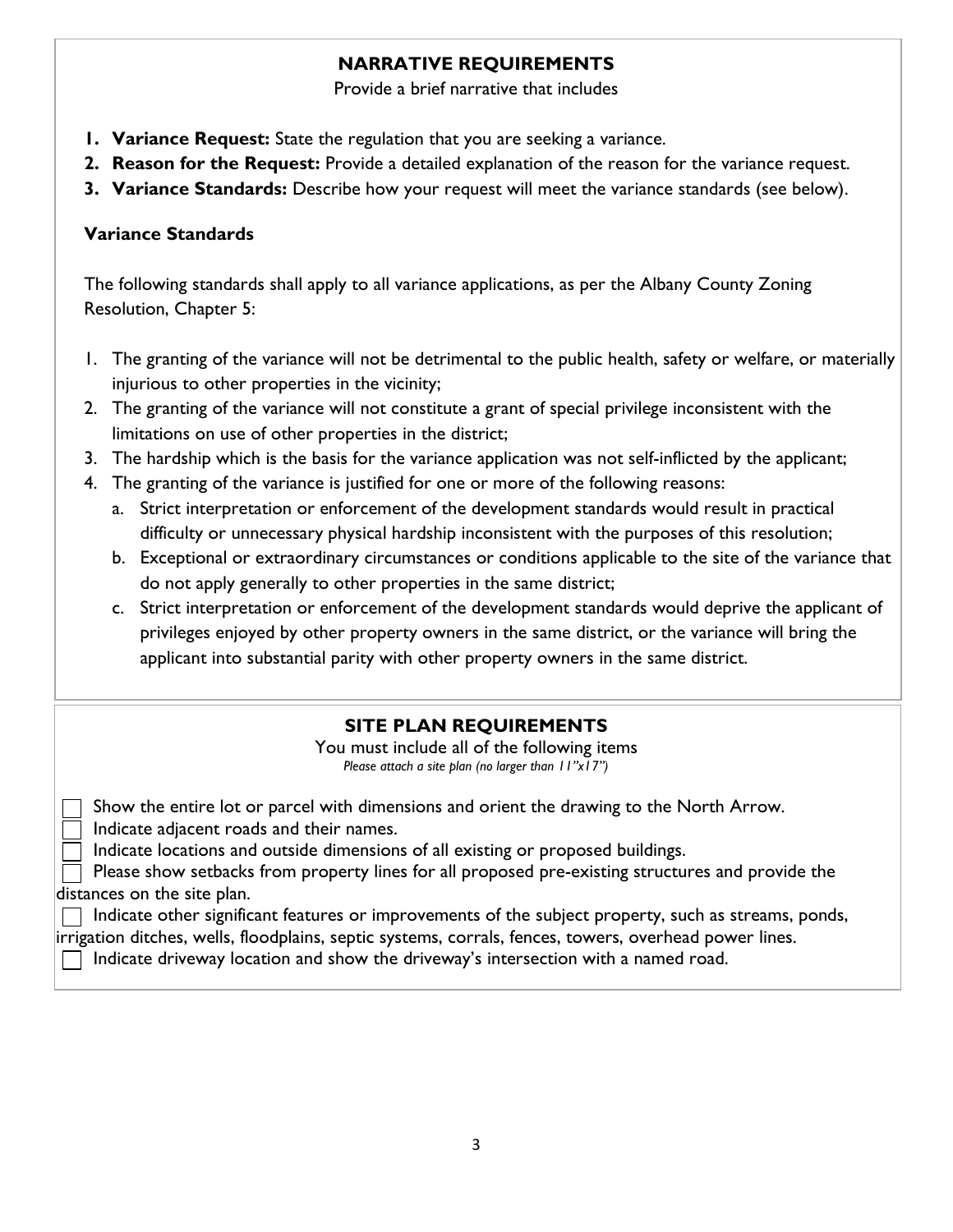# **NOTICE REQUIREMENTS**

- A. **Development Proposals:** The notice requirements shall apply to zoning changes, conditional uses, variances, and telecommunication and utility facilities.
- B. **Fee:** Applicant shall remit a fee in the amount of one hundred (100.00) dollars to cover notice expenses at the time of filing a development proposal. This fee shall be in addition to the application filing fee.

# **C. Notice Requirements:**

- 1. Mail: Applicant shall be responsible for mailing notice, by certified mail, to surrounding, contiguous property owners of the proposed development. If the applicant is not the property owner of the proposed development site, notice shall be sent in the described manner to the property owner(s). Notice of pending proposals for development shall be given before both the Planning and Zoning Commission and the Board of County Commissioners at least fourteen (14) days prior to consideration. Rights-of-way and easements shall not be considered as dividing properties. Names and addresses for the surrounding property owners shall be obtained from the real estate records filed with the Albany County Clerk's Office or the assessment records on file with the Albany County Assessor's Office. Use of any information which is not up-to-date shall not invalidate this notice requirement.
- 2. Affidavit of Mailing: Applicant shall submit to the Planning Office both an affidavit of mailing of the certified mail notice and copies of the signed return by recipients of the notice. The affidavit and the receipt copies shall be submitted to the Planning Office at least five (5) days prior to the respective Planning and Zoning Commission and Board of County Commissioners meetings.
- 3. Publication: The Planning Department shall propose and place in the local newspaper a legal notice of the proposed development. The publication shall provide at least fourteen (14) days notice of a development proposal before the Planning and Zoning Commission and fourteen (14) days notice prior to the Board of County Commissioners.
- 4. Signage: The applicant shall obtain at the time of the application submission, one (1) sign to be placed along and clearly visible from each publicly used road abutting the property. The sign shall state the property is being proposed for development and shall give contact information for the Planning Department. The sign(s) shall be posted at least fourteen (14) days prior to consideration of a development proposal before the Planning and Zoning Commission and the Board of County Commissioners. Applicant is responsible for return of the signs in as good a condition as when obtained, except for reasonable wear and tear.
- D. Contents of Notice: All mailed and publication notices shall include a brief description of the development proposal including the owner, location and proposed use; contact information for the Planning Department; and the location, date and time, and reviewing body for the public meeting or hearing.